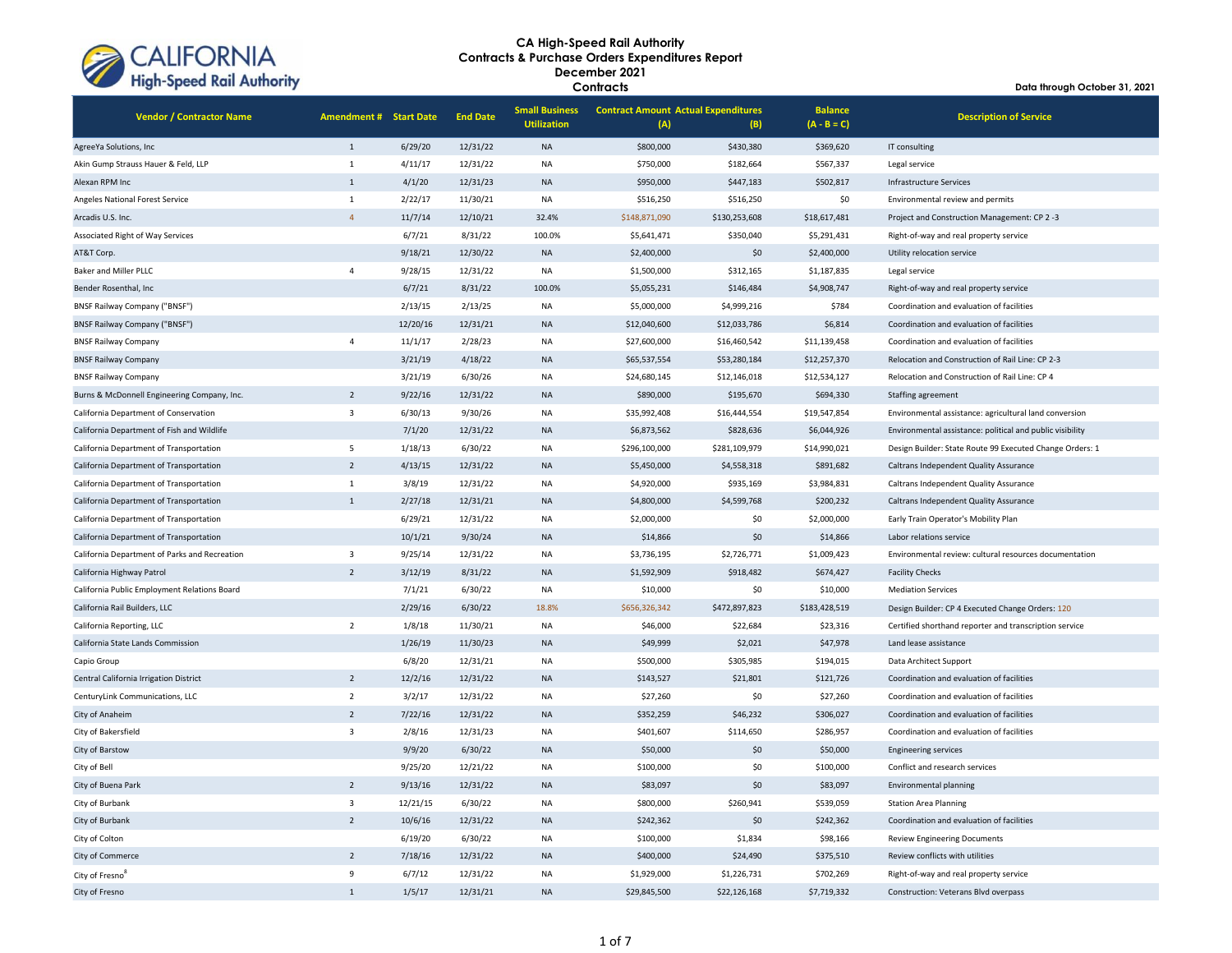

| <b>Vendor / Contractor Name</b>         | <b>Amendment # Start Date</b> |          | <b>End Date</b> | <b>Small Business</b><br><b>Utilization</b> | <b>Contract Amount Actual Expenditures</b><br>(A) | (B)          | <b>Balance</b><br>$(A - B = C)$ | <b>Description of Service</b>               |
|-----------------------------------------|-------------------------------|----------|-----------------|---------------------------------------------|---------------------------------------------------|--------------|---------------------------------|---------------------------------------------|
| City of Fresno                          | $\overline{2}$                | 9/13/18  | 12/31/21        | NA                                          | \$1,525,978                                       | \$244,273    | \$1,281,705                     | Environmental service                       |
| City of Fullerton                       | $\overline{2}$                | 11/21/16 | 12/31/22        | <b>NA</b>                                   | \$75,000                                          | \$0          | \$75,000                        | Coordination and evaluation of facilities   |
| City of Gilroy                          | $\overline{\mathbf{3}}$       | 7/1/14   | 12/31/21        | <b>NA</b>                                   | \$600,000                                         | \$334,587    | \$265,413                       | <b>Station Area Planning</b>                |
| City of Glendale                        |                               | 1/17/20  | 1/31/22         | <b>NA</b>                                   | \$131,433                                         | \$61,411     | \$70,022                        | Coordination and evaluation of facilities   |
| City of Grand Terrace                   |                               | 7/20/21  | 6/30/22         | <b>NA</b>                                   | \$30,000                                          | \$0          | \$30,000                        | Coordination and evaluation of facilities   |
| City of Hanford                         |                               | 3/22/21  | 12/31/23        | <b>NA</b>                                   | \$84,210                                          | \$0          | \$84,210                        | Coordination and evaluation of facilities   |
| City of La Mirada                       | $\overline{2}$                | 9/7/16   | 12/31/22        | <b>NA</b>                                   | \$457,000                                         | \$13,512     | \$443,488                       | Coordination and evaluation of facilities   |
| City of Los Angeles                     | $\mathbf{1}$                  | 10/13/16 | 12/31/21        | <b>NA</b>                                   | \$1,269,247                                       | \$66,135     | \$1,203,111                     | Coordination and evaluation of facilities   |
| City of Merced                          | $\overline{4}$                | 3/1/13   | 12/31/21        | <b>NA</b>                                   | \$600,000                                         | \$376,195    | \$223,805                       | Station area planning                       |
| City of Montebello                      | $\overline{2}$                | 10/28/16 | 12/31/22        | <b>NA</b>                                   | \$175,000                                         | \$0          | \$175,000                       | Coordination and evaluation of facilities   |
| City of Morgan Hill                     | $\overline{2}$                | 6/6/16   | 12/31/22        | <b>NA</b>                                   | \$409,641                                         | \$258,086    | \$151,556                       | Coordination and evaluation of facilities   |
| City of Norwalk                         | $\overline{2}$                | 7/1/16   | 12/31/22        | <b>NA</b>                                   | \$499,900                                         | \$86,041     | \$413,859                       | Coordination and evaluation of facilities   |
| City of Palmdale                        | $\mathbf 1$                   | 8/23/16  | 12/31/21        | <b>NA</b>                                   | \$172,797                                         | \$136,627    | \$36,170                        | Coordination and evaluation of facilities   |
| City of Pico Rivera                     | $\mathbf{1}$                  | 10/22/19 | 12/31/22        | <b>NA</b>                                   | \$231,806                                         | \$21,419     | \$210,387                       | Coordination and evaluation of facilities   |
| City of San Mateo                       | $\overline{2}$                | 11/14/16 | 12/31/22        | <b>NA</b>                                   | \$100,000                                         | \$0          | \$100,000                       | Coordination and evaluation of facilities   |
| City of San Jose                        | $\overline{4}$                | 10/17/16 | 12/31/22        | <b>NA</b>                                   | \$869,688                                         | \$538,028    | \$331,661                       | Coordination and evaluation of facilities   |
| City of Santa Clara                     | $\overline{2}$                | 5/23/17  | 12/31/22        | <b>NA</b>                                   | \$150,644                                         | \$0          | \$150,644                       | Coordination and evaluation of facilities   |
| City of Santa Fe Springs                | $\overline{2}$                | 8/23/16  | 12/31/22        | <b>NA</b>                                   | \$499,000                                         | \$0          | \$499,000                       | Coordination and evaluation of facilities   |
| City of Selma                           | $\mathbf 1$                   | 4/22/20  | 11/30/21        | NA                                          | \$832,125                                         | \$488,504    | \$343,621                       | <b>Training Services</b>                    |
| City of South San Francisco             | $\overline{2}$                | 1/9/17   | 12/31/22        | <b>NA</b>                                   | \$35,000                                          | \$0          | \$35,000                        | Coordination and evaluation of facilities   |
| <b>Consolidated Irrigation District</b> |                               | 8/20/20  | 12/31/22        | <b>NA</b>                                   | \$25,000                                          | \$5,307      | \$19,693                        | <b>Engineering service</b>                  |
| <b>Continental Field Acquisitions</b>   |                               | 6/7/21   | 8/31/22         | 95.5%                                       | \$1,438,327                                       | \$238,661    | \$1,199,666                     | Right-of-way and real property service      |
| <b>Cooperative Personnel Services</b>   | $\mathbf 1$                   | 12/9/20  | 6/30/22         | <b>NA</b>                                   | \$50,000                                          | \$0          | \$50,000                        | Salary survey services                      |
| <b>Cooperative Personnel Services</b>   |                               | 11/13/20 | 6/30/22         | <b>NA</b>                                   | \$80,000                                          | \$4,283      | \$75,717                        | <b>Employee Training</b>                    |
| Corcoran Heating & Air*                 |                               | 7/27/21  | 7/28/21         | <b>NA</b>                                   | \$6,800                                           | \$0          | \$6,800                         | <b>HVAC compressor replacement</b>          |
| Corcoran Irrigation District            |                               | 6/1/20   | 12/31/22        | <b>NA</b>                                   | \$25,000                                          | \$3,990      | \$21,010                        | Coordination and evaluation of facilities   |
| County of Fresno                        | $\overline{3}$                | 3/1/12   | 12/31/21        | NA                                          | \$204,400                                         | \$203,068    | \$1,332                         | Review conflicts with utilities             |
| County of Madera                        | $\overline{4}$                | 8/18/15  | 12/31/22        | <b>NA</b>                                   | \$89,251                                          | \$12,176     | \$77,075                        | Coordination and evaluation of facilities   |
| County of Madera                        |                               | 5/20/21  | 12/31/25        | <b>NA</b>                                   | \$6,286,000                                       | \$0          | \$6,286,000                     | <b>EJ Mitigation</b>                        |
| County of San Benito                    | $\overline{2}$                | 11/14/16 | 12/31/22        | <b>NA</b>                                   | \$100,000                                         | \$0          | \$100,000                       | Coordination and evaluation of facilities   |
| County of Santa Clara                   | $\overline{2}$                | 12/16/16 | 12/31/22        | <b>NA</b>                                   | \$150,000                                         | \$88,119     | \$61,881                        | Coordination and evaluation of facilities   |
| County of Tulare                        | $\overline{3}$                | 11/12/13 | 12/31/21        | <b>NA</b>                                   | \$151,400                                         | \$96,484     | \$54,916                        | Review conflicts with utilities             |
| <b>CPS HR Consulting</b>                |                               | 5/13/21  | 1/31/23         | NA                                          | \$10,850                                          | \$0          | \$10,850                        | <b>HR Consulting</b>                        |
| Crown Worldwide Moving and Storage, LLC |                               | 11/17/20 | 6/30/22         | <b>NA</b>                                   | \$70,346                                          | \$3,472      | \$66,874                        | <b>Moving Services</b>                      |
| DB Engineering & Consulting USA, Inc.   |                               | 12/19/17 | 11/30/23        | 17.3%                                       | \$30,000,000                                      | \$27,896,626 | \$2,103,374                     | Early Train Operator                        |
| Delegata Corporation                    |                               | 8/2/21   | 7/31/23         | <b>NA</b>                                   | \$800,000                                         | \$25,720     | \$774,280                       | <b>Construction and Contract Management</b> |
| Department of Human Resources           |                               | 4/21/21  | 1/31/22         | <b>NA</b>                                   | \$40,000                                          | \$0          | \$40,000                        | CalHR to provide training service           |
| Department of Human Resources           |                               | 7/1/21   | 6/30/24         | <b>NA</b>                                   | \$120,000                                         | \$3,175      | \$116,825                       | CalHR to provide training service           |
| Department of Transportation            |                               | 12/24/20 | 6/30/24         | <b>NA</b>                                   | \$6,443,500                                       | \$748,713    | \$5,694,787                     | Caltrans loaned expert staff                |
| Department of Transportation            | 5                             | 6/19/12  | 6/30/23         | <b>NA</b>                                   | \$27,936,000                                      | \$21,289,819 | \$6,646,181                     | Legal service                               |
| Department of Transportation            |                               | 5/1/18   | 6/30/22         | <b>NA</b>                                   | \$640,000                                         | \$12,646     | \$627,354                       | Caltrans Independent Quality Assurance      |
| Department of Transportation            | $\mathbf{1}$                  | 5/30/18  | 12/30/22        | <b>NA</b>                                   | \$3,530,000                                       | \$2,418,491  | \$1,111,509                     | Caltrans Independent Quality Assurance      |
| Department of Transportation            |                               | 5/30/18  | 6/30/22         | <b>NA</b>                                   | \$4,130,000                                       | \$699,295    | \$3,430,705                     | Caltrans Independent Quality Assurance      |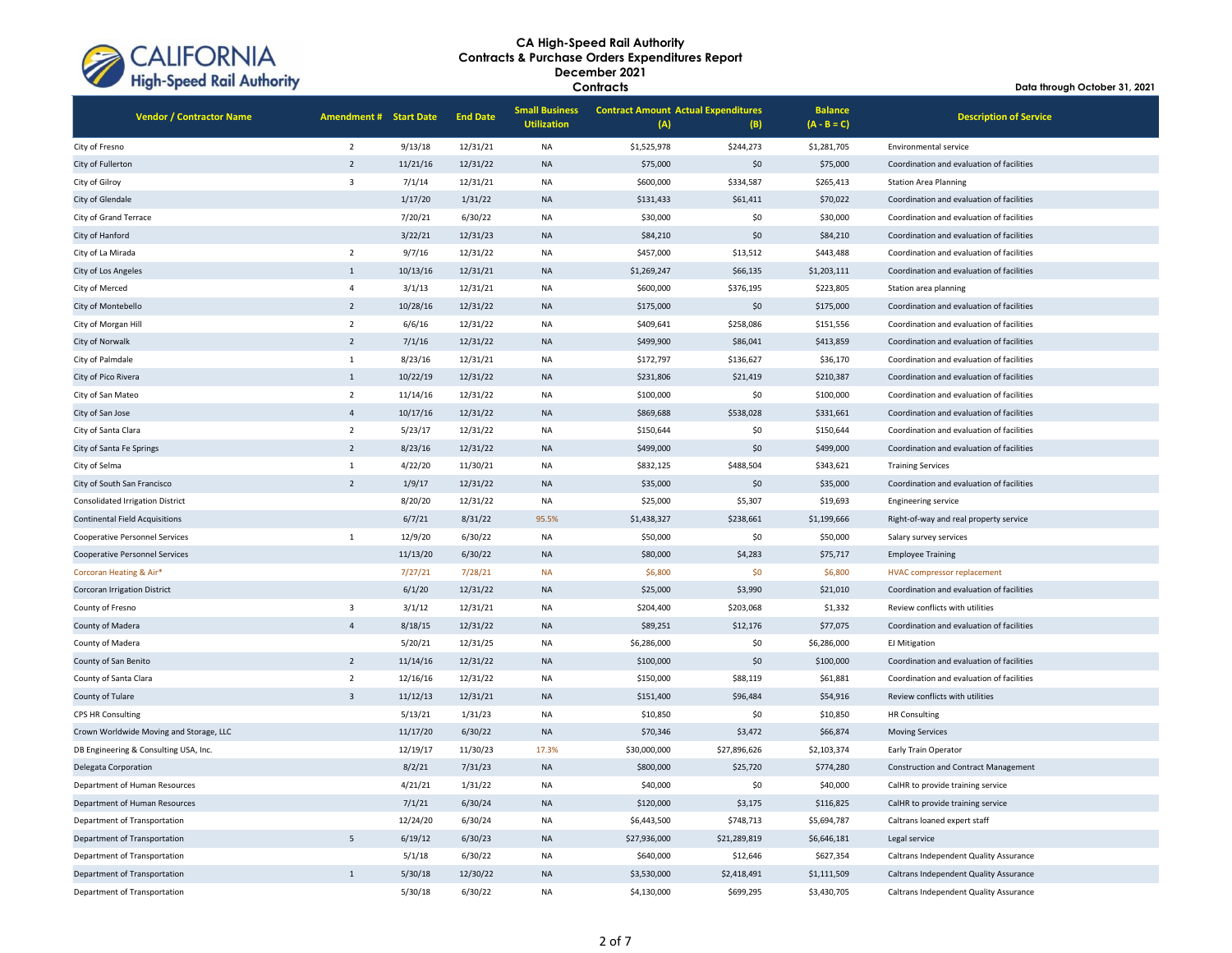

| <b>Vendor / Contractor Name</b>                           | <b>Amendment # Start Date</b> |          | <b>End Date</b> | <b>Small Business</b><br><b>Utilization</b> | <b>Contract Amount Actual Expenditures</b><br>(A) | (B)             | <b>Balance</b><br>$(A - B = C)$ | <b>Description of Service</b>                      |
|-----------------------------------------------------------|-------------------------------|----------|-----------------|---------------------------------------------|---------------------------------------------------|-----------------|---------------------------------|----------------------------------------------------|
| Dragados/Flatiron Joint Venture                           | $\overline{\mathbf{3}}$       | 6/10/15  | 4/18/22         | 17.1%                                       | \$2,153,463,723                                   | \$1,421,452,498 | \$732,011,225                   | Design Builder: CP 2-3 Executed Change Orders: 355 |
| Ebbin Moser + Skaggs, LLP                                 | $\overline{4}$                | 4/27/15  | 12/31/22        | <b>NA</b>                                   | \$6,600,000                                       | \$5,456,199     | \$1,143,801                     | Legal service                                      |
| EFI Global, Inc                                           |                               | 6/23/21  | 6/30/22         | <b>NA</b>                                   | \$16,946                                          | \$0             | \$16,946                        | <b>Environmental Site Assessment</b>               |
| Enterprise Networking Solutions Inc.                      | $\mathbf{1}$                  | 10/15/18 | 12/31/22        | <b>NA</b>                                   | \$834,000                                         | \$481,070       | \$352,930                       | IT consulting                                      |
| <b>Environmental Science Associates</b>                   | $\mathbf{1}$                  | 8/5/16   | 12/31/22        | 1.6%                                        | \$6,961,708                                       | \$4,772,500     | \$2,189,208                     | Environmental service                              |
| Ernst & Young LLP                                         |                               | 7/30/21  | 6/30/24         | 0.0%                                        | \$4,700,000                                       | \$99,220        | \$4,600,780                     | Enterprise risk management advisory services       |
| Executive Maintenance, Inc.                               | $\mathbf{1}$                  | 2/26/19  | 1/31/22         | <b>NA</b>                                   | \$75,210                                          | \$62,675        | \$12,535                        | Janitorial services                                |
| Focus Language International LLC                          | $1\,$                         | 6/21/19  | 4/30/22         | <b>NA</b>                                   | \$60,000                                          | \$14,926        | \$45,074                        | <b>Translation service</b>                         |
| <b>Fresno Irrigation District</b>                         | $\overline{3}$                | 7/29/15  | 12/31/22        | <b>NA</b>                                   | \$282,774                                         | \$242,342       | \$40,432                        | Coordination and evaluation of facilities          |
| Fresno Metropolitan Flood Control District                | $\overline{3}$                | 10/20/16 | 6/30/23         | <b>NA</b>                                   | \$126,491                                         | \$108,334       | \$18,157                        | Coordination and evaluation of facilities          |
| Frontier California, Inc.                                 | $\overline{2}$                | 1/25/17  | 12/31/22        | <b>NA</b>                                   | \$21,225                                          | \$0             | \$21,225                        | Coordination and evaluation of facilities          |
| Frontier California, Inc.                                 | $\overline{4}$                | 9/25/14  | 12/31/22        | <b>NA</b>                                   | \$21,225                                          | \$0             | \$21,225                        | Utility conflict reviews                           |
| Goodin, MacBride, Squeri & Day, LLP                       | $\overline{2}$                | 7/11/17  | 12/31/22        | <b>NA</b>                                   | \$1,602,500                                       | \$367,900       | \$1,234,600                     | Legal service                                      |
| <b>Grassland Water District</b>                           | $1\,$                         | 1/9/17   | 6/30/22         | <b>NA</b>                                   | \$101,442                                         | \$28,773        | \$72,669                        | Coordination and evaluation of facilities          |
| <b>Greenberg Traurig LLP</b>                              | $\overline{3}$                | 11/4/15  | 12/31/22        | <b>NA</b>                                   | \$1,500,000                                       | \$556,945       | \$943,055                       | Legal service                                      |
| Henry Miller Reclamation District #2131                   | $\overline{2}$                | 3/14/17  | 12/31/22        | <b>NA</b>                                   | \$99,408                                          | \$0             | \$99,408                        | Coordination and evaluation of facilities          |
| Hernandez, Kroone & Associate                             | 5                             | 3/28/14  | 6/30/23         | 100.0%                                      | \$12,525,000                                      | \$8,984,738     | \$3,540,262                     | Right-of-way land surveys                          |
| HKA - Global, Inc dba Hill International Consulting, Inc. | $\overline{2}$                | 4/21/17  | 12/31/22        | <b>NA</b>                                   | \$2,440,000                                       | \$1,002,889     | \$1,437,111                     | Expert witness service                             |
| <b>HNTB Corporation</b>                                   | $\overline{3}$                | 1/8/16   | 12/15/22        | 35.1%                                       | \$89,817,414                                      | \$72,936,106    | \$16,881,308                    | Project and Construction Management: CP 4          |
| <b>HNTB Corporation</b>                                   | $\overline{4}$                | 11/23/15 | 12/31/22        | 23.6%                                       | \$77,610,000                                      | \$69,128,743    | \$8,481,257                     | Environmental and Engineering service              |
| J.G. Boswell Company                                      | $\overline{3}$                | 4/1/11   | 12/31/21        | <b>NA</b>                                   | \$285,100                                         | \$43,865        | \$241,235                       | Review conflicts with facilities                   |
| Kadesh & Associates, LLC                                  |                               | 7/1/21   | 6/30/23         | <b>NA</b>                                   | \$270,000                                         | \$15,200        | \$254,800                       | Development of Public Policy                       |
| Kern County                                               |                               | 9/9/20   | 6/30/22         | <b>NA</b>                                   | \$150,000                                         | \$0             | \$150,000                       | Coordination and evaluation of facilities          |
| Kiefer Consulting, Inc                                    |                               | 7/20/21  | 12/31/22        | <b>NA</b>                                   | \$900,000                                         | \$49,895        | \$850,105                       | <b>SharePoint Support Services</b>                 |
| Kings River Conservation                                  | $\overline{3}$                | 9/21/11  | 12/31/21        | <b>NA</b>                                   | \$49,879                                          | \$43,135        | \$6,744                         | Review conflicts with utilities                    |
| Kleinfelder, Inc                                          | $\overline{4}$                | 12/9/16  | 4/30/22         | 25.4%                                       | \$18,000,000                                      | \$8,770,354     | \$9,229,646                     | Geotechnical site investigation service            |
| <b>KPMG LLP</b>                                           |                               | 1/20/21  | 9/30/24         | 26.5%                                       | \$26,800,375                                      | \$4,165,941     | \$22,634,434                    | <b>Financial Advisory Services</b>                 |
| <b>KPMG LLP</b>                                           |                               | 6/1/21   | 12/31/22        | <b>NA</b>                                   | \$500,000                                         | \$0             | \$500,000                       | <b>Information Security Services</b>               |
| <b>KPMG LLP</b>                                           |                               | 6/28/21  | 12/31/22        | <b>NA</b>                                   | \$300,000                                         | \$0             | \$300,000                       | <b>Transition Advisory Services</b>                |
| Lakeside Ditch                                            |                               | 12/23/19 | 12/31/21        | <b>NA</b>                                   | \$25,000                                          | \$0             | \$25,000                        | Coordination and evaluation of facilities          |
| <b>Local Government Commission</b>                        |                               | 9/13/21  | 10/31/22        | <b>NA</b>                                   | \$40,600                                          | \$0             | \$40,600                        | Environmental justice service                      |
| Los Angeles County Metropolitan Transportation Authority  | $1\,$                         | 4/10/15  | 12/31/21        | <b>NA</b>                                   | \$750,000                                         | \$5,716         | \$744,284                       | Coordination and evaluation of facilities          |
| Los Angeles County Metropolitan Transportation Authority  | $\overline{4}$                | 6/1/16   | 12/31/22        | <b>NA</b>                                   | \$18,726,102                                      | \$14,806,906    | \$3,919,196                     | Project management and quality control: Metro Link |
| Los Angeles County Metropolitan Transportation Authority  |                               | 5/1/18   | 12/31/23        | <b>NA</b>                                   | \$76,665,000                                      | \$25,798,360    | \$50,866,640                    | Construction: grade separation                     |
| Los Angeles Department of Water and Power                 | $\overline{2}$                | 1/6/17   | 2/28/23         | <b>NA</b>                                   | \$1,400,000                                       | \$75,466        | \$1,324,534                     | Feasibility studies and analysis - LADWP Grid      |
| Lower Tule River Irrigation                               |                               | 7/31/20  | 12/31/22        | <b>NA</b>                                   | \$25,000                                          | \$0             | \$25,000                        | <b>Irrigation Services</b>                         |
| <b>Madera Irrigation District</b>                         | $\overline{2}$                | 10/27/16 | 12/31/22        | <b>NA</b>                                   | \$20,000                                          | \$0             | \$20,000                        | Coordination and evaluation of facilities          |
| Mayer Brown LLP                                           | $\overline{\mathbf{3}}$       | 11/17/15 | 12/31/22        | <b>NA</b>                                   | \$1,800,000                                       | \$1,665,652     | \$134,348                       | Legal service                                      |
| Melga Canal Company                                       |                               | 8/31/20  | 12/31/22        | <b>NA</b>                                   | \$25,000                                          | \$0             | \$25,000                        | <b>Evaluation of Facilities</b>                    |
| <b>Merced Irrigation District</b>                         | $\overline{2}$                | 2/21/17  | 12/31/22        | <b>NA</b>                                   | \$58,850                                          | \$0             | \$58,850                        | Coordination and evaluation of facilities          |
| National Fish and Wildlife Foundation                     |                               | 4/6/21   | 12/31/21        | <b>NA</b>                                   | \$3,746,600                                       | \$3,746,600     | \$0                             | Mitigation services for marine life                |
| National Marine Fisheries Service (WCR-1701)              |                               | 12/21/18 | 3/30/23         | <b>NA</b>                                   | \$690,236                                         | \$361,824       | \$328,412                       | Evaluation of environmental challenges             |
| National Training Institute on Race and Equality          |                               | 6/1/21   | 5/30/22         | <b>NA</b>                                   | \$18,000                                          | \$13,500        | \$4,500                         | <b>Personnel Training</b>                          |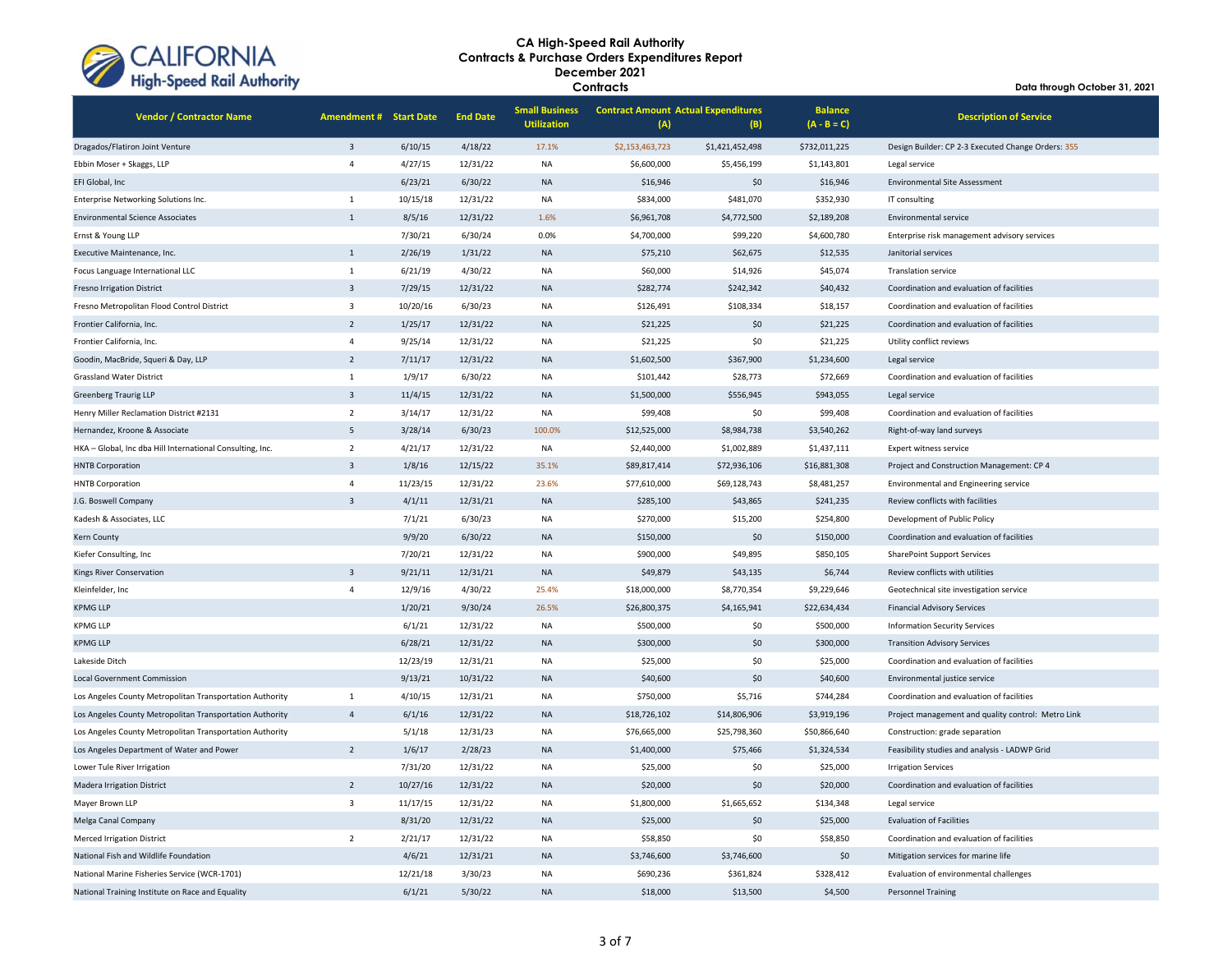

| <b>Vendor / Contractor Name</b>                           | <b>Amendment # Start Date</b> |          | <b>End Date</b> | <b>Small Business</b><br><b>Utilization</b> | (A)           | <b>Contract Amount Actual Expenditures</b><br>(B) |               | <b>Description of Service</b>                               |
|-----------------------------------------------------------|-------------------------------|----------|-----------------|---------------------------------------------|---------------|---------------------------------------------------|---------------|-------------------------------------------------------------|
| NetCentric Technologies, Inc                              | 1                             | 4/29/20  | 6/30/22         | <b>NA</b>                                   | \$100,000     | \$16,052                                          | \$83,948      | <b>Remediation of ADA</b>                                   |
| Nossaman                                                  | 12                            | 4/24/09  | 12/31/22        | <b>NA</b>                                   | \$24,500,000  | \$21,811,298                                      | \$2,688,702   | Legal service                                               |
| O'Dell Engineering Inc.                                   | $\mathbf 1$                   | 9/2/16   | 12/31/21        | 100.0%                                      | \$5,000,000   | \$2,144,313                                       | \$2,855,687   | Right-of-way engineering and scoping service                |
| O'Melveny & Meyers LLP                                    | 5                             | 9/11/13  | 12/31/22        | <b>NA</b>                                   | \$7,200,000   | \$5,501,538                                       | \$1,698,462   | Legal service                                               |
| Office of Planning and Research                           |                               | 4/29/20  | 12/31/22        | <b>NA</b>                                   | \$2,292,648   | \$778,224                                         | \$1,514,424   | Environmental mitigation planning                           |
| Orange County Transportation Agency (OCTA)                | $\overline{3}$                | 10/26/12 | 12/31/22        | <b>NA</b>                                   | \$300,000     | \$9,179                                           | \$290,821     | Engineering, design plans and cost estimates                |
| Pacific Bell Telephone Company dba AT&T                   | $\overline{4}$                | 5/19/16  | 6/30/24         | <b>NA</b>                                   | \$26,283,753  | \$13,375,634                                      | \$12,908,119  | Coordination and evaluation of facilities                   |
| Pacific Gas and Electric Company                          | $\mathbf{1}$                  | 6/4/20   | 6/30/23         | <b>NA</b>                                   | \$1,959,000   | \$6,103                                           | \$1,952,897   | Environmental planning                                      |
| Pacific Gas and Electric Company                          | $\overline{2}$                | 8/31/15  | 6/30/24         | NA                                          | \$27,000,000  | \$18,199,251                                      | \$8,800,749   | Coordination and evaluation of facilities                   |
| Pacific Gas and Electric Company                          | $\overline{2}$                | 1/9/17   | 1/30/24         | <b>NA</b>                                   | \$36,034,000  | \$9,377,766                                       | \$26,656,234  | Coordination and evaluation of facilities                   |
| Peninsula Corridor Joint Powers Board (PCJPB)             | $\overline{2}$                | 6/23/17  | 12/31/21        | NA                                          | \$84,000,000  | \$79,149,646                                      | \$4,850,354   | Construction: grade separation                              |
| Peninsula Corridor Joint Powers Board (Caltrain)          | $\mathbf{1}$                  | 12/5/18  | 12/31/22        | <b>NA</b>                                   | \$600,000,000 | \$249,027,852                                     | \$350,972,148 | Corridor electrification and materials                      |
| People's Ditch Company                                    |                               | 6/1/20   | 12/31/22        | <b>NA</b>                                   | \$25,000      | \$0                                               | \$25,000      | Labor Costs                                                 |
| Perkins Coie, LLP                                         | $\overline{\mathbf{3}}$       | 11/3/15  | 12/31/22        | <b>NA</b>                                   | \$5,000,000   | \$3,843,717                                       | \$1,156,283   | Advice and counsel on environmental permitting issues       |
| Pestmaster Services, Inc.                                 |                               | 9/9/21   | 6/30/23         | <b>NA</b>                                   | \$9,695       | \$0                                               | \$9,695       | Pest control services                                       |
| Placeworks, Inc.                                          | $\mathbf{1}$                  | 8/5/16   | 12/31/22        | 48.7%                                       | \$4,900,000   | \$963,360                                         | \$3,936,640   | Environmental service                                       |
| Poso Canal Company                                        | $\overline{2}$                | 1/24/17  | 12/31/22        | NA                                          | \$61,251      | \$6,399                                           | \$54,852      | Coordination and evaluation of facilities                   |
| Project Finance Advisory Limited                          | $\overline{3}$                | 12/18/15 | 10/10/22        | 14.8%                                       | \$4,000,000   | \$1,911,495                                       | \$2,088,505   | Reports pursuant to CSHC section 2704.08(d)(2)              |
| Providence Technology Group, Inc.*                        |                               | 10/25/21 | 2/28/23         | <b>NA</b>                                   | \$900,000     | \$0                                               | \$900,000     | Consulting services for maintenance and operational support |
| PTG Pacheco Pass Corridor <sup>8</sup>                    | $\overline{7}$                | 12/4/08  | 6/30/22         | 17.1%                                       | \$80,240,000  | \$79,858,007                                      | \$381,993     | Preliminary engineering and environmental work              |
| Regents of the University of California, Berkeley         | $\overline{2}$                | 8/10/18  | 6/30/22         | <b>NA</b>                                   | \$378,748     | \$109,282                                         | \$269,466     | Seismic policy and technical practices experts              |
| Regents of the University of California, Los Angeles      |                               | 3/16/20  | 1/5/23          | <b>NA</b>                                   | \$782,821     | \$199,672                                         | \$583,149     | Fault rupture research                                      |
| Remy Moose Manley, LLP                                    | 6                             | 9/13/12  | 12/31/22        | <b>NA</b>                                   | \$3,750,000   | \$2,246,361                                       | \$1,503,639   | Legal service                                               |
| Rutan & Tucker                                            | $\overline{3}$                | 8/14/15  | 12/31/22        | <b>NA</b>                                   | \$10,900,000  | \$7,829,034                                       | \$3,070,966   | Legal service                                               |
| San Benito County Water District                          | $\overline{2}$                | 1/9/17   | 12/31/22        | NA                                          | \$45,200      | \$1,932                                           | \$43,268      | Coordination and evaluation of facilities                   |
| San Bernardino County Transportation Authority            |                               | 5/15/20  | 6/30/22         | <b>NA</b>                                   | \$100,000     | \$0                                               | \$100,000     | Review of engineering documents                             |
| San Francisco Bay Conservation and Development Commission |                               | 10/18/19 | 12/31/22        | <b>NA</b>                                   | \$50,000      | \$9,726                                           | \$40,274      | Project evaluation and permit processing                    |
| San Joaquin Regional Rail Commission (SJRRC)              | $\overline{4}$                | 12/18/12 | 12/31/22        | <b>NA</b>                                   | \$750,000     | \$648,166                                         | \$101,834     | Preparation and review of engineering design plans          |
| San Joaquin Valley Air Pollution Control District         |                               | 7/23/14  | 7/31/28         | <b>NA</b>                                   | \$1,705,472   | \$1,364,377                                       | \$341,095     | Environmental mitigation                                    |
| San Joaquin Valley Air Pollution Control District         |                               | 6/26/15  | 7/31/28         | <b>NA</b>                                   | \$367,829     | \$294,263                                         | \$73,566      | <b>Voluntary Emissions Reduction Agreement</b>              |
| San Joaquin Valley Air Pollution Control District         |                               | 1/13/16  | 7/31/28         | NA                                          | \$10,806,923  | \$8,645,538                                       | \$2,161,385   | Offset construction air pollution cost                      |
| San Joaquin Valley Railroad Co.                           | $\overline{1}$                | 8/28/15  | 6/30/22         | <b>NA</b>                                   | \$5,000,000   | \$2,647,600                                       | \$2,352,400   | Coordination and evaluation of facilities                   |
| San Joaquin Valley Air Pollution Control District         |                               | 9/16/16  | 6/30/26         | NA                                          | \$3,562,246   | \$2,849,797                                       | \$712,449     | <b>Voluntary Emissions Reduction Agreement</b>              |
| San Jose State University Research Foundation             |                               | 12/24/20 | 6/30/23         | <b>NA</b>                                   | \$665,000     | \$0                                               | \$665,000     | Research development                                        |
| San Luis Delta - Mendota Water Authority                  | $\overline{2}$                | 1/9/17   | 12/31/22        | NA                                          | \$58,740      | \$3,643                                           | \$55,097      | Coordination and evaluation of facilities                   |
| Santa Clara Valley Transportation Authority               | $\mathbf{1}$                  | 3/1/19   | 12/31/22        | <b>NA</b>                                   | \$1,500,000   | \$1,500,000                                       | \$0           | Preliminary design - station                                |
| Santa Clara Valley Habitat Agency                         |                               | 1/27/20  | 12/31/22        | <b>NA</b>                                   | \$100,000     | \$0                                               | \$100,000     | <b>Environmental Mitigation</b>                             |
| Santa Clara Valley Water District                         |                               | 9/22/21  | 12/31/22        | <b>NA</b>                                   | \$80,932      | \$0                                               | \$80,932      | Preliminary engineering and hydraulic analysis              |
| Sener Engineering and Systems                             | $\overline{\mathbf{3}}$       | 4/24/15  | 12/31/22        | 27.2%                                       | \$74,217,886  | \$68,412,950                                      | \$5,804,936   | Preliminary engineering and environmental work              |
| Settler's Ditch Company                                   |                               | 6/1/20   | 12/31/22        | <b>NA</b>                                   | \$25,000      | \$0                                               | \$25,000      | <b>Evaluation of Facilities</b>                             |
| Shute, Mihaly & Weinberger, LLP                           | $\overline{2}$                | 10/11/17 | 12/31/22        | <b>NA</b>                                   | \$500,000     | \$69,307                                          | \$430,693     | <b>Environmental Mitigation</b>                             |
| SkyLandscape, LLC                                         |                               | 8/30/21  | 7/31/23         | <b>NA</b>                                   | \$42,524      | \$0                                               | \$42,524      | Landscape Maintenance                                       |
| Southern California Regional Rail Authority               | $\mathbf{1}$                  | 6/26/15  | 12/31/21        | <b>NA</b>                                   | \$750,000     | \$547,140                                         | \$202,861     | Develop engineering, planning and environmental data        |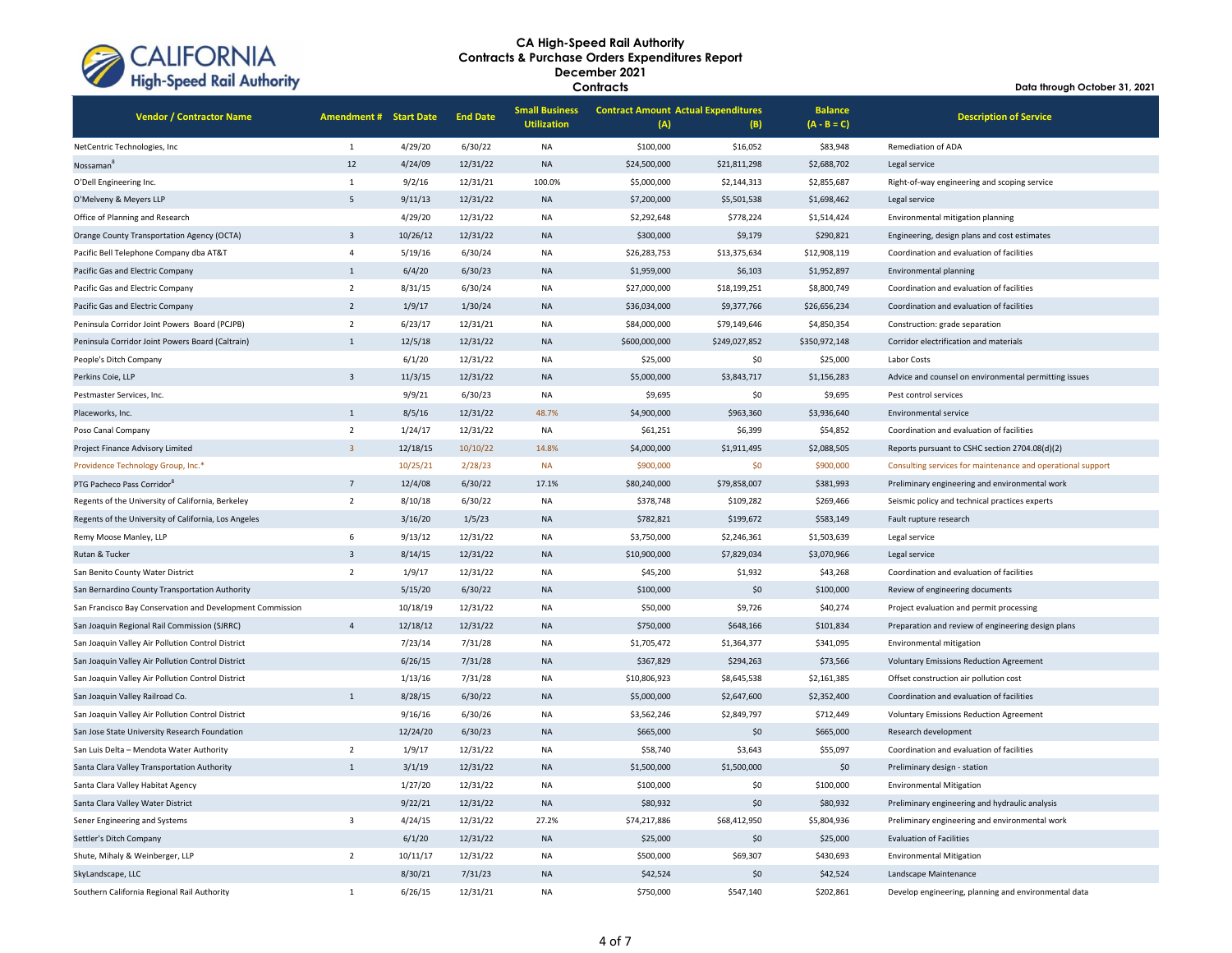

**Data through October 31, 2021**

| <b>Vendor / Contractor Name</b>                        | <b>Amendment # Start Date</b> |          | <b>End Date</b> | <b>Small Business</b><br><b>Utilization</b> | <b>Contract Amount Actual Expenditures</b><br>(A) | (B)             | <b>Balance</b><br>$(A - B = C)$ | <b>Description of Service</b>                       |
|--------------------------------------------------------|-------------------------------|----------|-----------------|---------------------------------------------|---------------------------------------------------|-----------------|---------------------------------|-----------------------------------------------------|
| Sprint Communications Company L.P.                     | $\overline{2}$                | 3/14/17  | 12/31/22        | <b>NA</b>                                   | \$100,000                                         | \$0             | \$100,000                       | Reviews conflicts with utilities                    |
| Stanfield Systems, Incorporated                        |                               | 9/13/21  | 11/30/22        | <b>NA</b>                                   | \$900,000                                         | \$0             | \$900,000                       | Provide enhancements and ongoing maintenance        |
| <b>State Controller's Office</b>                       |                               | 7/1/19   | 6/30/24         | <b>NA</b>                                   | \$125,000                                         | \$4,105         | \$120,895                       | Warrant expedite services                           |
| State Controller's Office*                             |                               | 7/1/21   | 6/30/22         | <b>NA</b>                                   | \$3,350                                           | \$0             | \$3,350                         | Management Information Retrieval System (MIRS)      |
| State Water Resources Control Board                    |                               | 6/18/21  | 3/31/23         | <b>NA</b>                                   | \$1,528,407                                       | \$0             | \$1,528,407                     | Water Certification and Mitigation                  |
| Stoel Rives LLP*                                       |                               | 10/28/21 | 6/30/23         | <b>NA</b>                                   | \$3,000,000                                       | \$0             | \$3,000,000                     | Legal analysis and support                          |
| STV Incorporated                                       | $\overline{4}$                | 3/27/15  | 9/30/23         | 30.8%                                       | \$75,420,625                                      | \$63,582,090    | \$11,838,535                    | Preliminary engineering and environmental work      |
| SymSoft Solutions LLC                                  |                               | 6/4/20   | 12/31/21        | NA                                          | \$241,912                                         | \$226,910       | \$15,002                        | Web Content Management System                       |
| Towill                                                 | $\mathbf{1}$                  | 9/12/17  | 12/31/21        | 32.0%                                       | \$4,000,000                                       | \$3,349,767     | \$650,233                       | ROW engineering and survey support service          |
| Town of Atherton                                       | $\overline{2}$                | 1/25/17  | 12/31/22        | <b>NA</b>                                   | \$50,000                                          | \$0             | \$50,000                        | Coordination and evaluation of facilities           |
| Tutor Perini/Zachry/Parsons, a Joint Venture           | 1                             | 8/16/13  | 11/2/21         | 26.4%                                       | \$2,426,660,129                                   | \$1,577,146,273 | \$849,513,856                   | Design Builder: CP 1 Executed Change Orders: 411    |
| T.Y. Lin International                                 | $\overline{4}$                | 2/20/14  | 12/31/21        | 28.0%                                       | \$76,158,068                                      | \$75,434,206    | \$723,862                       | EIR/EIS & Preliminary Engineering                   |
| UIC International Union of Railways                    |                               | 1/1/18   | 12/31/22        | <b>NA</b>                                   | \$65,296                                          | \$65,296        | \$0                             | Railway Operations membership                       |
| UPRR <sup>8</sup>                                      | 3                             | 6/6/12   | 6/30/22         | <b>NA</b>                                   | \$5,000,000                                       | \$1,563,867     | \$3,436,133                     | Review design drawings                              |
| Union Pacific Railroad Company ("UPRR")                | 1                             | 12/22/14 | 12/31/22        | <b>NA</b>                                   | \$69,025,000                                      | \$39,128,926    | \$29,896,074                    | Engineering, construction and maintenance agreement |
| Universal Field Services                               |                               | 6/7/21   | 8/31/22         | 0.0%                                        | \$2,867,324                                       | \$276,603       | \$2,590,721                     | Right-of-way and real property service              |
| U.S. Army Corp of Engineers                            |                               | 6/26/20  | 9/30/23         | <b>NA</b>                                   | \$4,021,752                                       | \$700,916       | \$3,320,836                     | Project evaluation and permit processing            |
| U.S. Army Corp of Engineers                            | 3                             | 11/20/14 | 6/30/29         | <b>NA</b>                                   | \$5,321,464                                       | \$1,441,116     | \$3,880,348                     | Project evaluation and permit processing            |
| U.S. Bureau of Reclamation                             | $\overline{\mathbf{3}}$       | 2/3/15   | 6/30/22         | <b>NA</b>                                   | \$4,244,652                                       | \$2,707,955     | \$1,536,697                     | Environmental challenge resolution                  |
| US Environmental Protection Agency                     | 3                             | 8/29/14  | 12/31/22        | <b>NA</b>                                   | \$2,510,471                                       | \$2,051,544     | \$458,927                       | Environmental resource impacts issue resolution     |
| United States Department of Fish and Wildlife Services | $\overline{3}$                | 10/1/15  | 12/31/22        | <b>NA</b>                                   | \$4,539,859                                       | \$3,286,610     | \$1,253,249                     | Environmental assistance and coordination service   |
| Video Streaming Services Company                       |                               | 4/28/21  | 6/30/22         | <b>NA</b>                                   | \$100,000                                         | \$34,897        | \$65,103                        | Video Streaming Services                            |
| Viking Shred LLC                                       |                               | 4/22/21  | 3/31/22         | <b>NA</b>                                   | \$2,520                                           | \$468           | \$2,052                         | <b>Confidential Shredding Services</b>              |
| Vollmar Natural Lands Consulting, Inc.                 | $\mathbf{1}$                  | 6/10/14  | 12/31/25        | <b>NA</b>                                   | \$1,852,910                                       | \$1,119,438     | \$733,472                       | Environmental mitigation                            |
| West Isle Line, Inc.                                   | $\mathbf{1}$                  | 12/21/17 | 2/28/23         | <b>NA</b>                                   | \$1,000,000                                       | \$71,448        | \$928,553                       | Design drawing review                               |
| West Publishing Corporation                            | $\mathbf{1}$                  | 9/7/17   | 6/30/22         | <b>NA</b>                                   | \$122,078                                         | \$98,911        | \$23,168                        | Electronic legal library service                    |
| West San Martin Water Works, Inc.                      | $\overline{2}$                | 10/17/16 | 12/31/22        | <b>NA</b>                                   | \$32,000                                          | \$599           | \$31,401                        | Coordination and evaluation of facilities           |
| Westervelt Ecological Services                         | $\mathbf{1}$                  | 3/21/16  | 2/28/25         | 3.5%                                        | \$73,955,943                                      | \$68,161,561    | \$5,794,382                     | Habitat mitigation service                          |
| <b>Westervelt Ecological Services</b>                  | $\mathbf{1}$                  | 6/19/19  | 4/14/30         | 1.1%                                        | \$21,015,000                                      | \$17,211,000    | \$3,804,000                     | Habitat mitigation service                          |
| Wong + Harris, JV                                      | 5                             | 5/15/13  | 2/28/22         | 30.5%                                       | \$129,370,948                                     | \$111,402,055   | \$17,968,893                    | Project and Construction Management: CP 1           |
| WSP USA, Inc.                                          | $\overline{4}$                | 7/1/15   | 6/30/22         | 28.6%                                       | \$685,055,787                                     | \$664,346,818   | \$20,708,969                    | Rail Delivery Partner                               |
| <b>CONTRACT SUBTOTAL</b>                               |                               |          |                 | 23.3%                                       | \$8.580.534.547                                   | \$5.959.332.364 | \$2,621,202,184                 |                                                     |

#### **# Footnotes**

1. The following contract types are not counted towards the Authority's Small Business Program: Federal Agency Contracts, State Agency Contracts, Local Government Contracts, and Third Party

Contracts. An "NA" (Not-Applicable) in the Small Business Utilization column denotes all contracts and PO's that do not count towards the Authority's Small Business Program.

2. Vendors may appear several times due to multiple contracts.

3. Actual expenditures reflect processed and paid invoices for active contracts.

4. This report includes data from the most recent invoices submitted to CHSRA, monthly or quarterly for active contracts.

5. The Authority has a small business utilization goal of 30%, per the Small and Disadvantaged Business Enterprise Policy from August-2012. Small Business Utilization percentage values for all subsequent eligible contracts represent the total dollar amount that was awarded to small businesses, divided by the total amount invoiced by the respective vendor, from the inception of small business utilization tracking to date.

6. Dark Orange text and an asterisk indicates new or changed items from last months report exist for this vendor/contractor.

7. As of October 31, 2021, the Authority has a total of 255 contracts and purchase orders; 203 contracts and 52 purchase orders.

8. Small business utilization was not captured for invoices prior to the establishment of the Small and Disadvantaged Business Enterprise Policy in August-2012. This affects 4 active contracts that were executed prior to August-2012: City of Fresno, Nossaman, PTG Pacheco Pass Corridor, and UPRR.

9. Total Small Business Utilization percentage includes all Small Businesses (SB), Disadvantaged Business Enterprises (DBE), Disabled Veteran Business Enterprises (DVBE) and Microbusinesses (MB) on Active Awarded Contracts beholden to the SB Program only. Design Build Contracts for CP 1, CP 2-3 and CP 4 are based on dollars paid, all other contracts are based on dollars invoiced.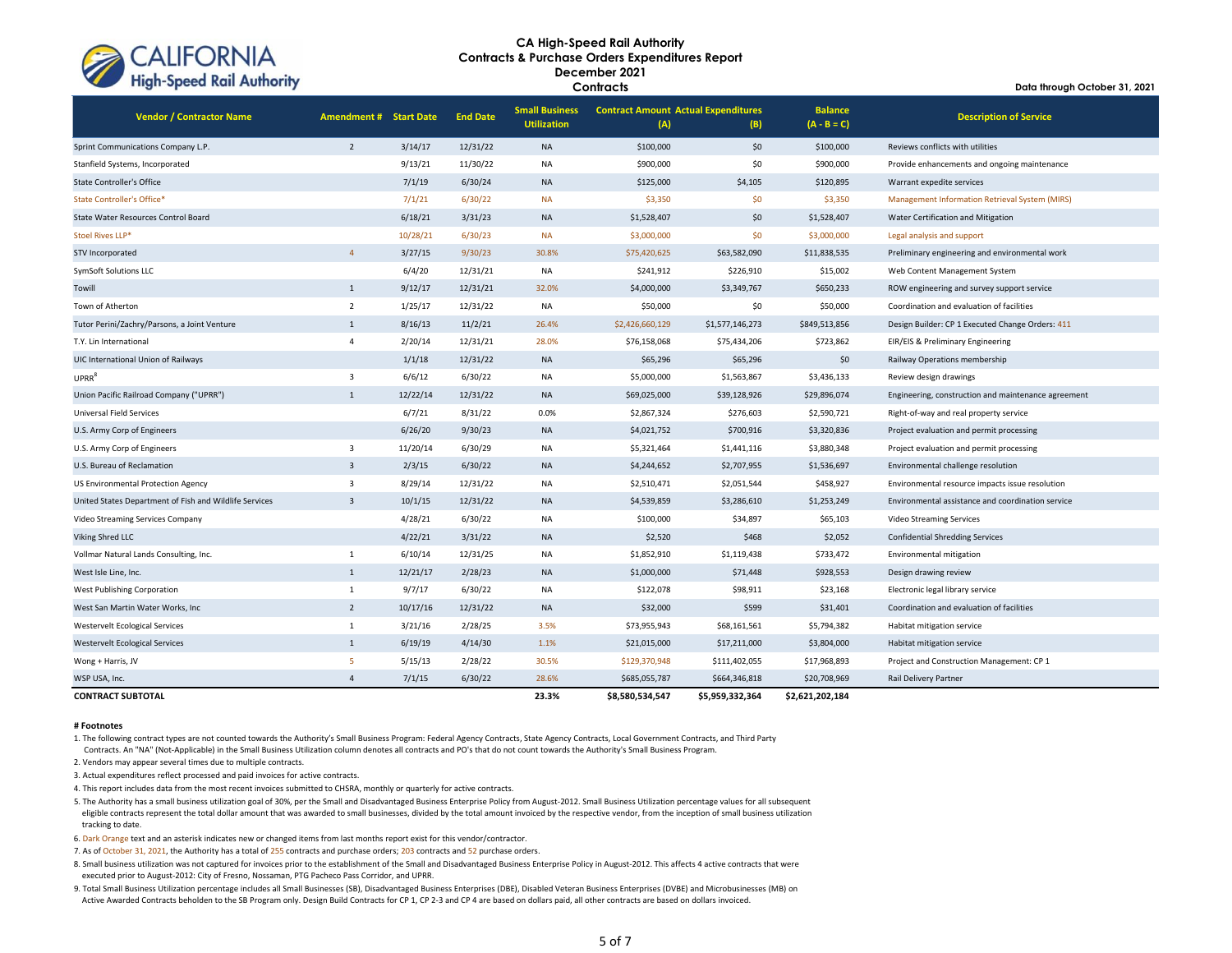| CALIFORNIA<br>High-Speed Rail Authority |
|-----------------------------------------|
|                                         |

**Data through October 31, 2021**

**Vendor / Contractor Name Amendment # Start Date End Date Small Business Utilization Contract Amount Actual Expenditures (A) (B) Balance (A - B = C) Description of Service** Advanced Technical Solutions Inc. **Details and Contact Advanced Technical Solutions Inc.** 0.0% \$13,864 \$13,864 IT service Aurora Enterprises 28.0% \$24,940 \$6,985 \$17,955 IT service Aurora Systems Consulting Inc.\* **Consulting Inc.\* Consulting Inc.\* Consulting Inc.\* Consulting Inc.\* Consulting Inc.\* Consulting Inc.\* Consulting Inc.\* IT service** Burkett's Office Supply Inc.\* 0.0% \$119 \$0 \$119 Office supplies Burkett's Office Supply Inc.\* **Canadiate Supplies** Office supplies and the Canadiate Supplies of the Supplies of the Supplies of the Supplies of the Supplies of the Supplies of the Supplies of the Supplies of the Supplies Burkett's Office Supply Inc.\* 0.0% \$129 \$0 \$129 Office supplies CA Small Business Association (Signal Cases) and the control of the control of the control of the control of the control of the control of the control of the control of the control of the control of the control of the cont CEB NA \$8,836 \$3,208 \$5,628 Law Books Stamps.com NA \$1,418 \$1,298 \$120 Office supplies Compliance News NA \$35 \$0 \$35 Advertisement Politico Pro LLC NA \$40,674 \$20,337 \$20,337 IT service Critical Mention Inc.\* NA \$6,500 \$0 \$6,500 Monitoring services TV Eyes, Inc NA \$3,915 IT service in the service in the service in the service in the service in the service i eJAmerica 76.8% \$68,846 \$52,866 \$15,980 IT software Enterprise Networking Solutions 100.0% \$20,028 \$20,028 \$20,028 \$100.0% \$100.0% \$20,028 \$100.0% \$20,028 \$0 IT service FedEx Corporation Services Inc NA S5,000 \$2,343 \$2,657 Overnight mailing service GSO/Overnight NA \$13,000 \$8,400 \$4,600 Delivery service Flashbay Inc.\* NA \$1,504 \$0 \$1,504 Office supplies Golden State Overnight NA \$13,000 \$12,084 \$916 Delivery service GMO GlobalSign Inc. NA \$286 \$286 \$0 IT service Commerce Printing Services **1.1 Commerce Printing Services** 0.0% \$322 \$0 \$322 \$0 \$322 Office supplies Linux Academy Inc NA \$22,593 \$7,531 \$15,062 IT software Natix Inc 14.6%  $\text{515,064}$   $\text{52,205}$   $\text{535,054}$   $\text{547,859}$  Office equipment News & The Bid Register NA \$116 \$0 \$116 Advertisement FedEx Corporation Services Inc NA \$5,000 \$2,743 \$2,257 Overnight mailing service Stamps.com NA \$1,799 \$1,500 \$300 Office supplies PluralSight LLC NA \$6,242 \$0 \$6,242 IT service Department of Human Resources and the service of the service of the service of the service of the service of the service of the service of the service of the service of the service of the service of the service of the serv NWN Corp NA \$228,834 \$0 \$228,834 IT equipment Sprout Social Social Subscription (Subscription Sprout Section Section Section Section Section Section Section Sprout Science Subscription Sprout Social Section Section Section Sprout Section Section Section Section Sprout Prison Industry Authority (PIA) **Contract Contract Contract Contract Contract Contract Contract Contract Contract Contract Contract Contract Contract Contract Contract Contract Contract Contract Contract Contract Contract** Prison Industry Authority (PIA) **NA SECONDENT SECONDENT SECONDENT SECONDENT SECONDENT SOUTH SECONDENT SOUTHOUR SOUTHOUR SOUTHOUR SOUTHOUR SOUTHOUR SOUTHOUR SOUTHOUR SOUTHOUR SOUTHOUR SOUTHOUR SOUTHOUR SOUTHOUR SOUTHOUR SOU** QualApps\* 0.0% \$33,987 \$0 \$33,987 IT service River City Office Supply 0.0% \$116 \$0 \$116 Office supplies coyote Creek Consultiing Inc. 62.4% \$14,435 \$9,002 \$5,433 IT service Sacramento Computer Power Inc. 96.3% \$89,638 \$86,330 \$3,308 IT service Solutions Simplified 15.2% \$1,352,130 \$206,000 \$1,146,130 IT service Solutions Simplified 66.7% \$248,740 \$165,840 \$82,900 IT service Prison Industry Authority (PIA) China China China China China China China China China China China China China China China China China China China China China China China China China China China China China China China Chin Wavelength Automation Inc. 48.3% \$4,824 \$2,328 \$2,496 IT service